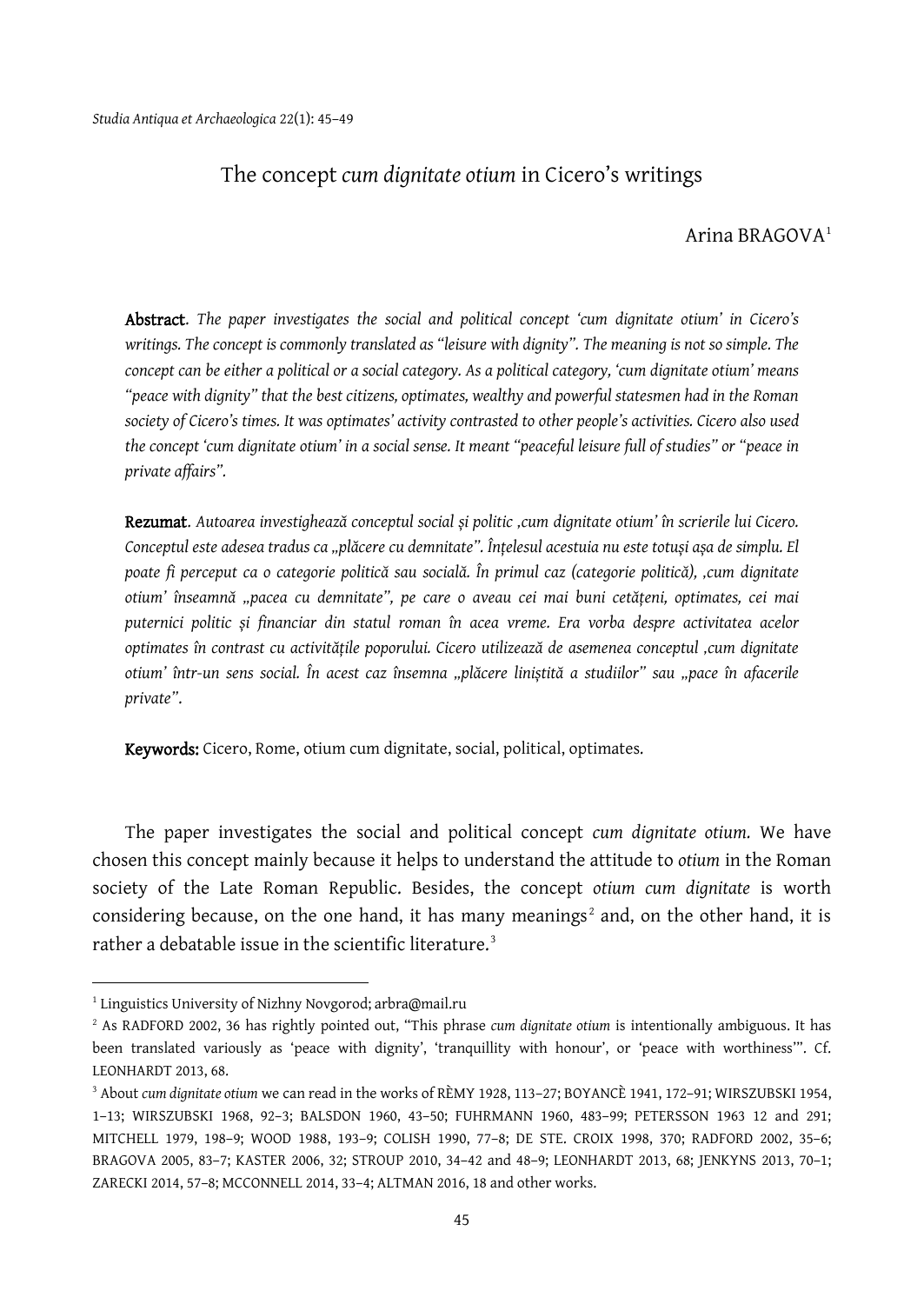Cicero used the concept *cum dignitate otium* in three of his works: in the oration *Pro Sestio* (98), in the rhetoric treatise *De oratore* (1.1) and in the letter to Lentulus (Cic. *Fam*. 1.9.21). Cicero wrote about *otium* and *dignitas* in the 10<sup>th</sup> Philippic (10.3) as well.<sup>[4](#page-1-0)</sup> As far as the mentioned works are functionally different, it can be concluded that Cicero used the concept systematically, as an element of his outlook. One more conclusion can be made on the basis of the time *when* Cicero used the concept: he wrote about *cum dignitate otium* in the period between [5](#page-1-1)6 BC and 54 BC.<sup>5</sup> It was the time when Cicero came back to Rome from the exile: he was to be grateful to Pompey for his return but he could not share Pompey's line of conduct because he still cherished the ideals of the Roman Republic. The ambiguity of Cicero's political position was reflected in his social and political writings in general and in his reflections about *cum dignitate otium* in particular. In *Pro Sestio* (98) Cicero wrote: *quid est igitur propositum his rei publicae gubernatoribus quod intueri et quo cursum suum derigere debeant? id quod est praestantissimum maximeque optabile omnibus sanis et bonis et beatis, cum dignitate otium*. [6](#page-1-2) Basing on the context of the passage we can translate the word *otium* as 'peace' or 'tranquillity': it is not 'leisure' as a social category, it is obviously a political category because it means 'peace between classes in the state'.[7](#page-1-3) In this passage of the oration Cicero described a certain *modus vivendi* of *optimates* which included *cum dignitate otium*. He specified the meaning of the term *optimates*. Earlier in the oration *Pro Sestio* (96–7) Cicero showed the difference between *optimates* and *populares,* characterizing the first category of people as *neque nocentes … nec natura improbi nec furiosi nec malis domesticis impediti … et integri … et sani et bene de rebus domesticis constituti … clarissimi et gravissimi cives … et principes civitatis*. [8](#page-1-4) We can judge from Cicero's words that *optimates* were wealthy and powerful people. So it means that only the best people (well-off and influential) could have *cum dignitate otium[9](#page-1-5)* . The term

1

<span id="page-1-0"></span><sup>&</sup>lt;sup>4</sup> We should note that in the 10<sup>th</sup> Philippic the concept did not appear in the same word combination. The words *otium* and *dignitas* were used together or alone now and then in the oration. Nevertheless, the usage of the concept can help us to throw light on the meaning of *cum dignitate otium.*

<span id="page-1-1"></span><sup>5</sup> This conclusion is possible if we do not take into consideration the terms *otium* and *dignitas* in the 10th Philippic which Cicero wrote more than ten years later, in 43 BC.

<span id="page-1-2"></span><sup>6</sup> We can translate it this way: 'What is therefore prescribed for those statesmen of the Republic, what do they have to bear in mind and where do they have to make their way? Peace with dignity is the most important and desirable thing for all sensible, good and happy people'.

<span id="page-1-3"></span><sup>7</sup> RЀMY 1928, 113–27 has assessed *cum dignitate otium* in the same way thinking that *otium* meant 'peace' and *dignitas* – 'the duties of the ruling class'. WIRSZUBSKI 1968, 93 has clearly shown that 'in the *Pro Sestio otium cum dignitate* means peace for all and distinction for some'. About the political meaning of *cum dignitate otium* see: WIRSZUBSKI 1954, 12; FUHRMANN 1960, 483–99; MITCHELL 1979, 198–9; WOOD 1988, 197; DE STE. CROIX 1998, 370; BRAGOVA 2005, 83; LEONHARDT 2013, 68.

<span id="page-1-4"></span><sup>8</sup> Literally: 'not committing crimes … not dishonest by nature, not uncontrollable, not having difficulties with domestic affairs … and incorruptible, and reasonable, and taking a good care of domestic affairs … the most famous and influential citizens … and rulers in the state'.

<span id="page-1-5"></span><sup>9</sup> As KASTER 2006, 32 has put it, 'These good people (*optimates*) are guided by their leaders (i.e. the senate: *Pro Sest*. 137) toward the common goal of tranquillity joined with worthy standing' (*cum dignitate otium*: *Pro Sest*. 98), a personal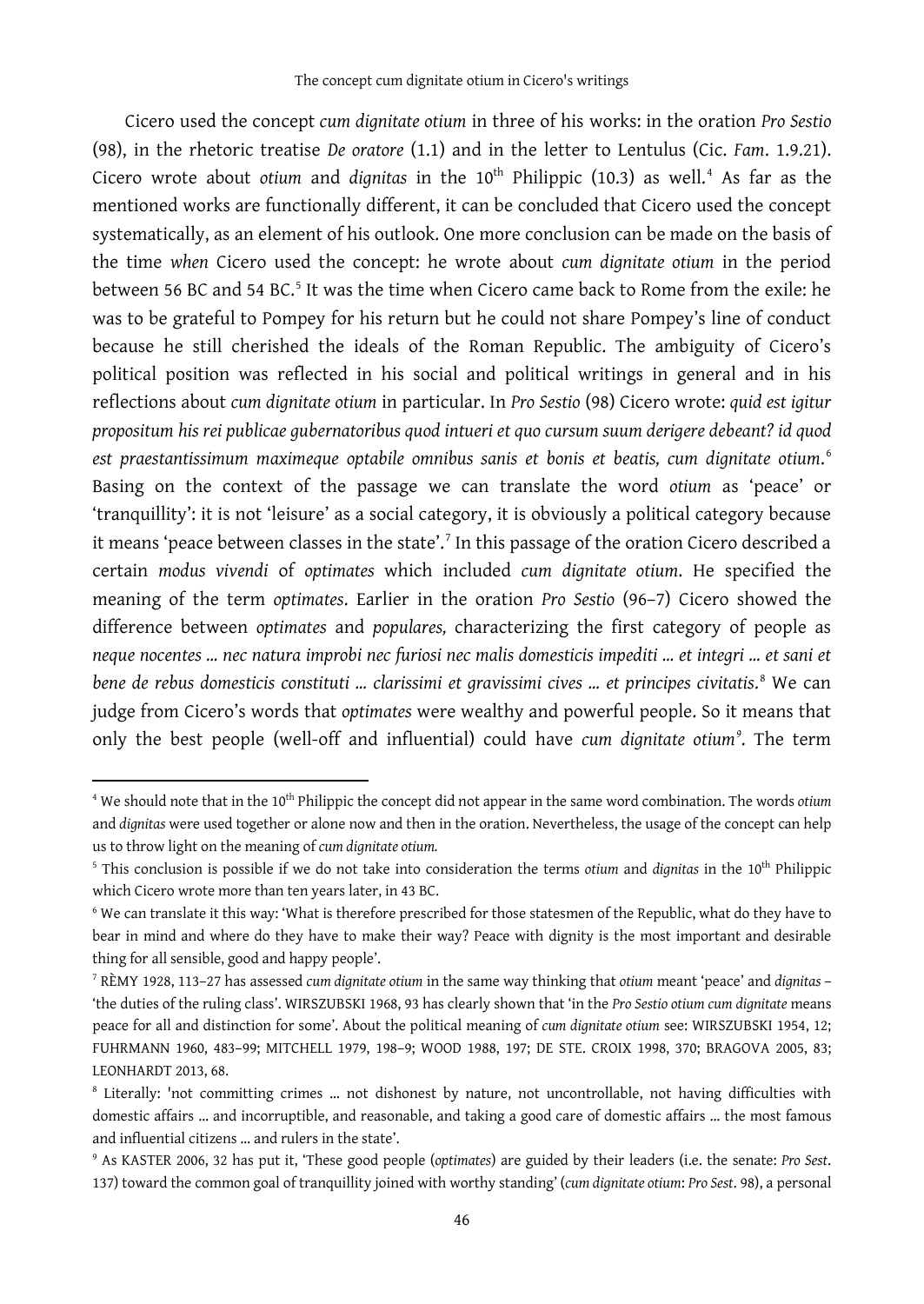*dignitas* in this passage also needs interpreting. In the *Pro Sestio* (98) Cicero mentioned the word combination *rerum gerendarum dignitate*. [10](#page-2-0) He meant to say that those *rerum gerendarum* were some actions for the sake of the Roman Republic.<sup>[11](#page-2-1)</sup> To sum up, Cicero suggested that *otium* and *dignitas* in the Roman state should not be supposed for everyone. They were associated in the best citizens who were wealthy, powerful people, who took an active part in governing the Republic.

The next passage with *cum dignitate otium* runs as follows*: mihi … perbeati … illi videri solent, qui in optima re publica … eum vitae cursum tenere potuerunt, ut vel in negotio sine periculo vel in otio cum dignitate esse possent* (Cic. *De orat*. 1.1).[12](#page-2-2) The meaning of the concept is quite different from the one in the previous passage. The antithesis *negotium – otium[13](#page-2-3)* makes us think that Cicero used *otium* in the meaning of 'leisure' which is 'full of studies'. He elaborated further and wrote that he could have *initium requiescendi atque animum … praeclara studia referendi*  (*ibidem*). [14](#page-2-4) The quotation again proves the use of *otium* in the meaning of 'leisure'. If we carefully look at the opposition *in negotio sine periculo* versus *in otio cum dignitate*, we understand that *dignitas* is opposed to *periculum*, therefore the concept *cum dignitate otium* signifies 'peaceful leisure full of studies in absence of danger' having no political sense.

In the letter to Lentulus written in December 54 BC (Cic. *Fam*. 1.9.21) Cicero remarked that *in administranda re publica propositum esse debeat … cum dignitate otium*. [15](#page-2-5) It is clear that Cicero used the concept in a political sense. When we read the whole letter, we realise that the concept has two major meanings: a political and a social one. The political connotation of *cum dignitate otium* is concerned with an ability to adapt to political circumstances: in the letter Cicero wrote about his aptitude for making peace with the triumvirs—Caesar, Pompey and Crassus—, as well as for serving his own interests and defending the form of Republican government. On the contrary, the social sense of the concept is somehow linked with Cicero's private affairs: his peace with Caesar could help (at least he thought so) his brother Quintus in his career as Caesar's legate.

Cicero also discoursed on *otium* combined with *dignitas* in the 10<sup>th</sup> Philippic. Although we do not find the exact word combination *cum dignitate otium* in the oration, we think that the

and communal state in which the best men serve the public interest and enjoy the appropriate reward of personal prestige'. Also see ZARECKI 2014, 57.

1

<span id="page-2-0"></span><sup>&</sup>lt;sup>10</sup> 'dignity thanks to fulfilled deeds'.

<span id="page-2-1"></span><sup>11</sup> Also see Cic. *Pro Sest*. 99.

<span id="page-2-2"></span> $12$  'Those usually seem to me the happiest who were able to lead such a way of life in the best Republic as they could either work without any danger or rest with dignity'.

<span id="page-2-3"></span><sup>&</sup>lt;sup>13</sup> About the opposition *otium - negotium* see STROUP 2010, 49; JENKYNS 2013, 70.

<span id="page-2-4"></span><sup>&</sup>lt;sup>14</sup> 'A starting point for a rest and nice studies'. Here we agree with ALTMAN 2016, 18 who has written that Cicero's *otium cum dignitate* is 'a happy sunset of philosophical research'. About *cum dignitate otium* as time to private pursuits see PETERSSON 1963, 12. Cf. MCCONNELL 2014, 33.

<span id="page-2-5"></span><sup>&</sup>lt;sup>15</sup> 'Peace with dignity must be suggested in governing the Republic'.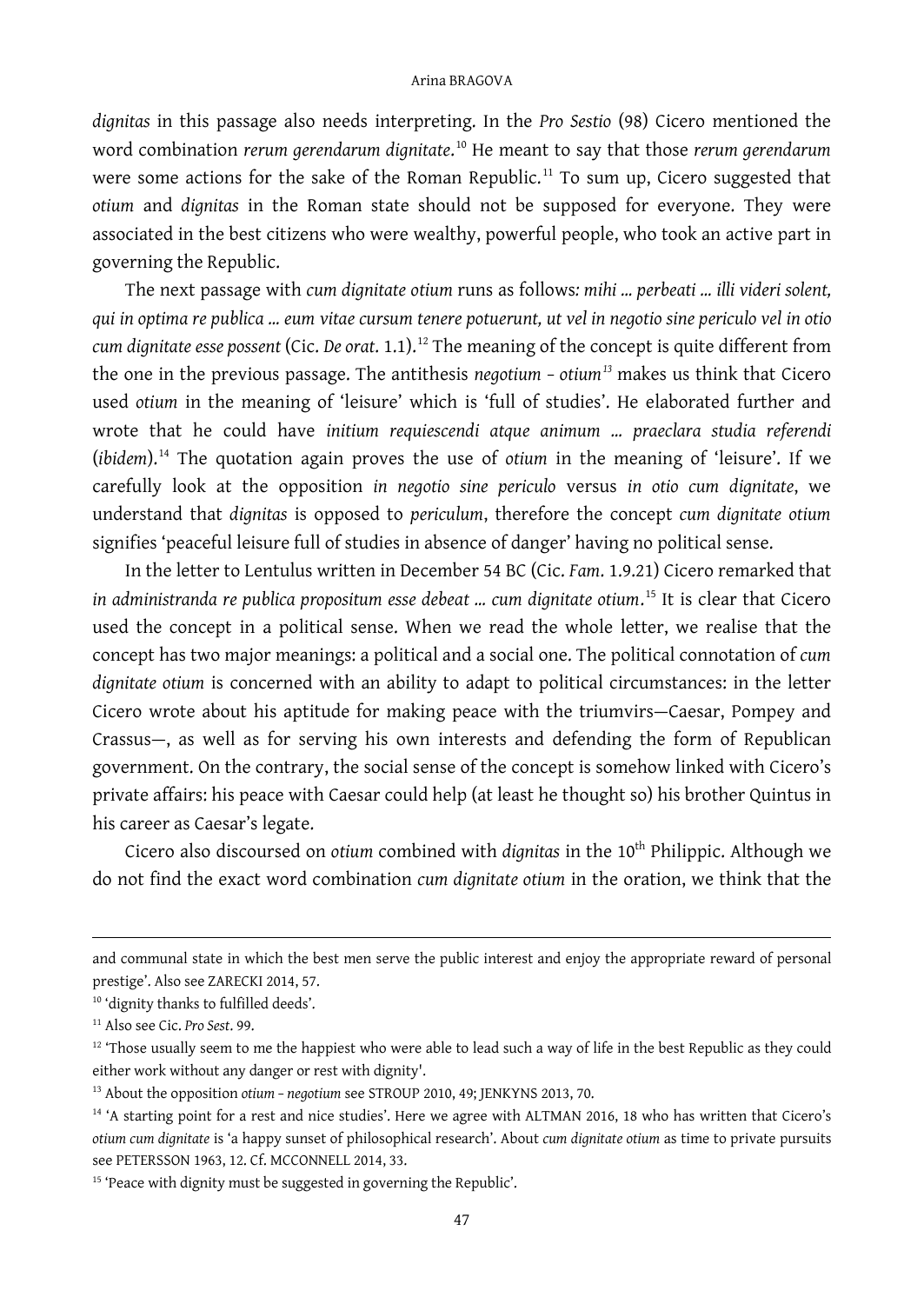context is important for our research. Cicero wrote: *Cur … cum te et vita et fortuna tua ad otium, ad dignitatem invitet, ea probas, ea decernis, ea sentis, quae sint inimica et otio communi et dignitati tuae?* (Cic. *Phil*. 10.3).[16](#page-3-0) The main idea of this passage correlates with the concept *cum dignitate otium* signifying 'peace with dignity' and thus having a political sense.

To sum up, the translation of *cum dignitate otium* as 'leisure with dignity' does not fully correspond to the meaning of the concept. In some passages of Cicero's writings it has a political meaning ('peace in the Roman Republic'), in others it is a social category ('peaceful leisure full of studies' or 'peace in private affairs'). The concept *dignitas* adds an important connotation to the meaning of Cicero's *otium*. It means that only the best citizens, *optimates*, wealthy and powerful statesmen, could have *cum dignitate otium* in the Roman society of Cicero's times.

## References

- ALTMAN, W.H.F. 2016. *The Revival of Platonism in Cicero's Late Philosophy: Platonis aemulus and the Invention of Cicero*. Lantham.
- BALSDON, J. 1960. Auctoritas, Dignitas, Otium. *Classical Quarterly* 10, 43–50.
- BOYANCЀ, P. 1941. Cum dignitate otium. *Revue d'Etudes Anciennes* 43, 172–91.
- BRAGOVA, A. M. 2005. *Marcus Tullius Cicero about the Ideal Citizen and the State*. ScD diss. Nizhny Novgorod. *Cicero: Speech on Behalf of Publius Sestius* / ed. by R. A. KASTER 2006, Oxford.
- COLISH, M.L. 1990. *The Stoic Tradition from Antiquity to the Early Middle Ages*. Leiden–New York– Kobenhavn–Kӧln.
- DE STE. CROIX, G. E. M. 1998. *The Class Struggle in the Ancient Greek World from the Archaic Age to the Arab Conquests*. Ithaca, New York.
- FUHRMANN, M. 1960. Cum dignitate otium: Politisches Programm und Staatstheorie bei Cicero. *Gymnasium* 67, 483–99.
- JENKYNS, R. 2013. *God, Space and City in the Roman Imagination*. Oxford.
- LEONHARDT, J. 2013. *Latin: Story of a World Language* / transl. by K. Kronenberg. Cambridge–London.
- MCCONNELL, S. 2014. *Philosophical Life in Cicero's Letters*. Cambridge.
- MITCHELL, Th. 1979. *Cicero. The Ascending Years*. London.
- PETERSSON, T. 1963. *Cicero: a Biography*. New York.

 $\ddot{\phantom{a}}$ 

RADFORD, R.T. 2002. *Cicero: A Study in the Origins of Republican Philosophy*. Amsterdam–New York.

RЀMY, E. 1928. Dignitas cum otio. *Le Musèe Belge* 32, 113–27.

- STROUP, S.C. 2010. *Catullus, Cicero and a Society of Patrons: The Generation of the Text*. Cambridge.
- WIRSZUBSKI, Ch. 1954. Cicero's Cum Dignitate Otium: A Reconsideration. *Journal of Roman Studies* 44, 1–13.

<span id="page-3-0"></span><sup>&</sup>lt;sup>16</sup> 'Why do you approve, do you defend, do you feel something hostile to the universal peace and your dignity when your life and your fortune call you for peace and dignity?'